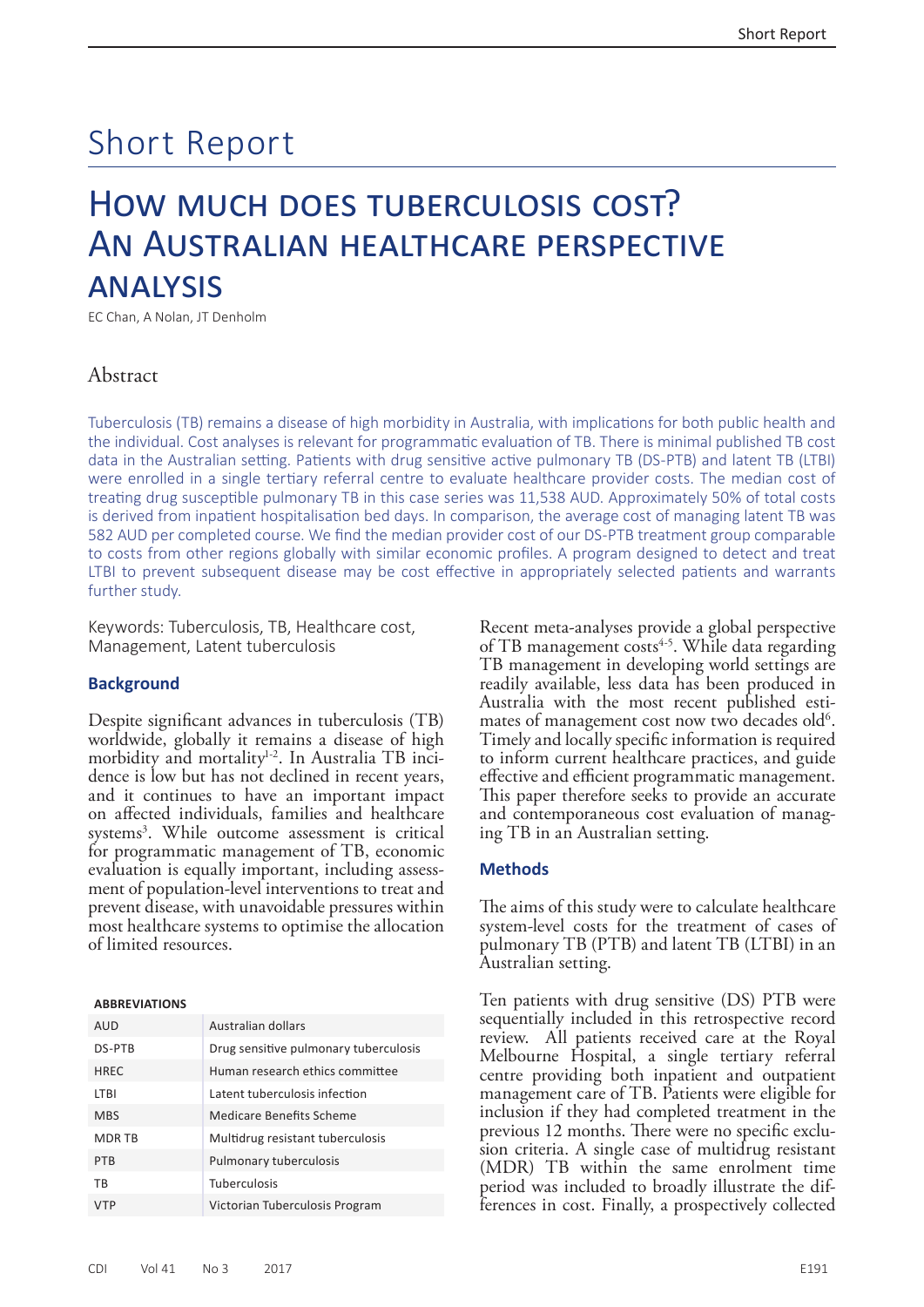consecutive series of 100 patients commencing LTBI therapy at the same institution had their management costs reviewed<sup>7</sup>.

All costs were calculated in Australian Dollars (AUD). Costs were calculated from first presentation to the hospital for investigation of suspected pulmonary TB, until completion of treatment care. Costs were calculated from the perspective of the healthcare system, defined as provider costs. The 2014 Medicare Benefits Scheme (MBS) item numbers were used to provide fee structures for diagnostic investigations. Hospitalisation costs were taken from previously published Australian costing studies, reporting a cost per bed day of 562 AUD for general medical admissions, and 3,021 AUD per Intensive Care Unit bed day8-9. Direct pharmaceutical costs for TB therapy were provided by the Victorian Tuberculosis Program (VTP).

In addition to direct medical costs, all individuals diagnosed with TB in Victoria have public health management conducted by the VTP. This individualised VTP service encompasses contact tracing, adherence, and psychological support. Entries from electronic case notes were used to review the public health activities associated with each case, in order to attribute a cost figure. Aggregated VTP ancillary costs, including administrative and transport expenses, were averaged over a three-year period (2012-2014) and distributed evenly across all patients diagnosed with TB. As some variation was anticipated between individual cases, median costs are presented.

This report was approved by Melbourne Health human research ethics committee (HREC) as a quality-assurance project, (QA2012219). VTP data was incorporated as a programmatic audit, and as such, no additional ethics approval was required under the rules of our institution.

## **Results**

The age of patients who completed standard therapy for DS-PTB ranged between 21 and 71, with a median age of 35. Other patient characteristics are shown in table 1.

The median cost of treating DS-PTB in this case series was 11,538 AUD [range 5,820 – 170,119]. It was noted that one outlier case cost AUD 170,119. Eight out of ten cases cost less than AUD 17,000. Median provider subset costs and the relative percentage of the total cost are listed in Table 2. Hospital admission is the single largest component of provider costs. Community-based VTP services account for around less than 15% of the total cost.

The total cost of managing a single multidrug resistant TB patient was calculated to be 258,089 AUD. Of the 100 consecutive latent TB patients enrolled for treatment, 93 successfully completed their treatment course, with an average completed treatment cost of 582 AUD (Table 2).

## **Discussion**

This report has considered costs in managing TB at a healthcare system level in contemporary, metropolitan Australia. For drug sensitive pulmonary TB cases, approximately 50% of cost was derived from inpatient hospitalisation bed days. Efforts to reduce the duration of hospital stay would correspondingly reduce associated costs. This however, must be counterbalanced against potential harms, such as increasing the risk of community TB transmission. In our experience, outreach nursing support programs, such as one provided by the VTP are an invaluable resource. Further work should be done to ascertain the cost-effectiveness of such programs.

Cost of MDR TB management in an Australian setting has not previously been estimated. We

**Table 1: Characteristics of patients in this study managed for drug-sensitive pulmonary TB, and latent TB infection**

| <b>Demographics and clinical</b><br>characteristics | DS pulmonary TB (median and range) | Latent TB (median and range) |  |  |
|-----------------------------------------------------|------------------------------------|------------------------------|--|--|
| n                                                   | 10                                 | 100                          |  |  |
| Age, years                                          | $35(21-71)$                        | 29 (16-72)                   |  |  |
| Male $(\%)$                                         | 6(60%)                             | 58 (58%)                     |  |  |
| Australian born (%)                                 | 1 (10%)                            | 14 (14%)                     |  |  |
| Bronchoscopic evaluation (%)                        | 3(30%)                             | <b>NA</b>                    |  |  |
| Duration of hospitalisation (days)                  | $8.5(0-226)$                       | <b>NA</b>                    |  |  |
| Duration of anti-TB therapy (months)                | $6(6-9)$                           | $9(1-9)$                     |  |  |
| Number of outpatient medical reviews                | $11(4-15)$                         | $4(1-6)$                     |  |  |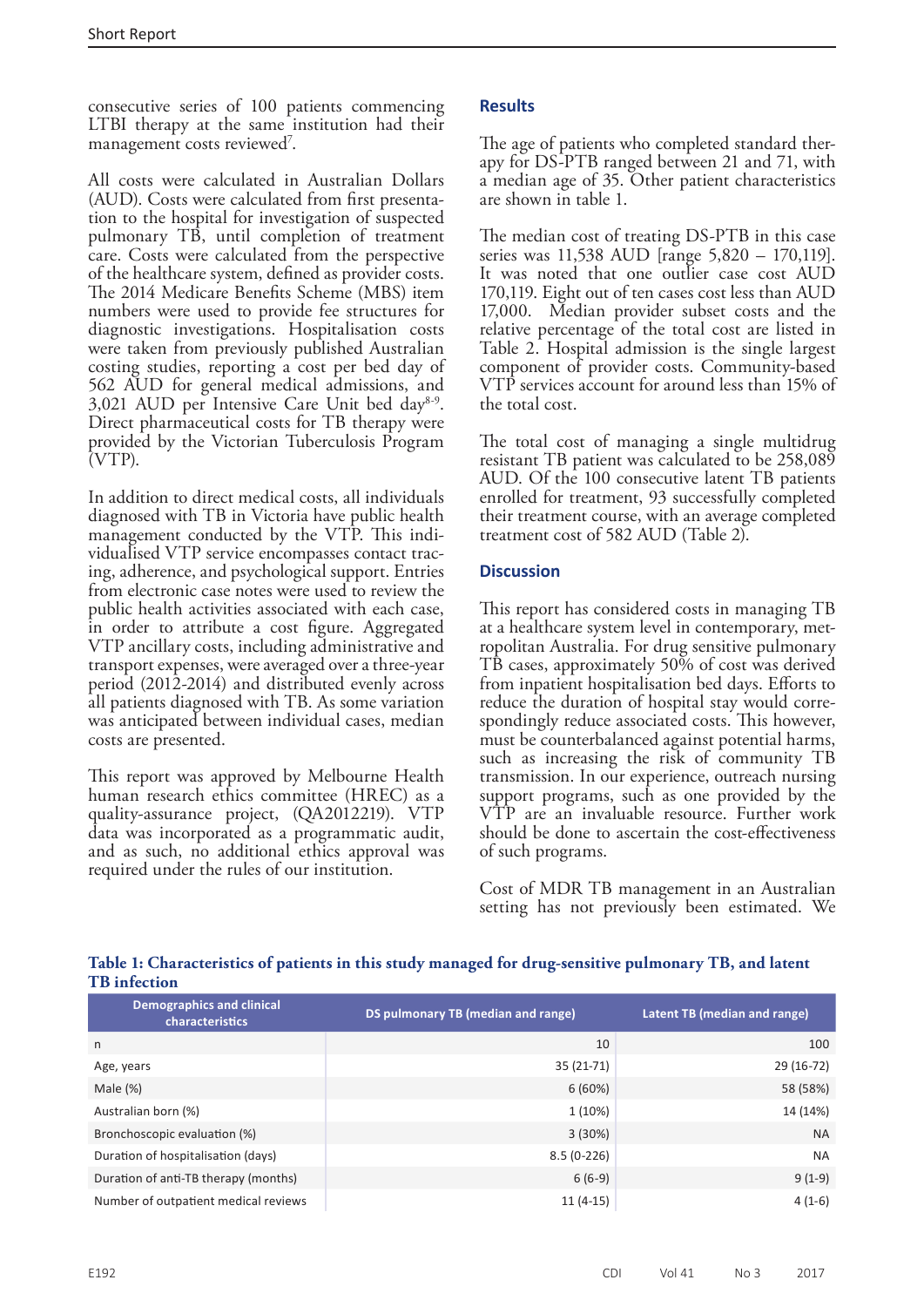| <b>Provider subset cost</b> | <b>Latent TB</b>         |                          | <b>Active pulmonary TB</b> |        | <b>Multidrug resistant TB</b> |         |
|-----------------------------|--------------------------|--------------------------|----------------------------|--------|-------------------------------|---------|
|                             | <b>AUD</b>               | %                        | <b>AUD</b>                 | %      | AUD%                          | total   |
| Diagnostic                  | 141                      | 24                       | 1,408                      | 12     | 6,250                         | 2.4     |
| Inpatient hospitalisation   | $\overline{\phantom{a}}$ | $\overline{\phantom{a}}$ | 4,777                      | 43     | 129,822                       | 50.3    |
| <b>Outpatient clinics</b>   | 313                      | 54                       | 831                        | 5      | 2,486                         | 1.0     |
| Medications                 | 128                      | 22                       | 840                        | 7      | 112,813                       | 43.7    |
| VTP outreach service        | $\overline{\phantom{0}}$ | $\overline{\phantom{a}}$ | 1,640                      | 12     | 5,124                         | 2.0     |
| VTP ancillary costs         | $\overline{\phantom{a}}$ | $\overline{\phantom{0}}$ | 1,594                      | 14     | 1,594                         | 0.6     |
| <b>Total</b>                |                          | 582                      |                            | 11,538 |                               | 258,089 |

## **Table 2: Representation of the breakdown of provider costs by subset for latent TB (n=100), pulmonary TB (n=10), and MDR TB (n=1).**

As median values were used for active pulmonary TB, the sum of costs and percentages do not add up to 100%.

provide a brief snapshot here by examining the cost of managing one patient. Although MDR-TB accounts for less than 3% of active TB cases diagnosed in Australia, the disproportionate cost simply highlights how such cases may impact on local healthcare systems<sup>10</sup>. Typically, 85-90% of diagnosed TB cases in Australia occur in individuals born overseas<sup>3</sup>. Our report found that the cost of LTBI treatment was approximately 1/20th of DS-PTB, suggesting that a program designed to detect and pre-emptively treat LTBI to prevent subsequent disease may be cost effective in appropriately selected patients. Further cost-effectiveness analyses of specific strategies targeting LTBI in our local context is currently underway.

The median cost of our DS-PTB treatment group is consistent with results from a recent metaanalysis of TB management costs globally<sup>4</sup>. Our study only examined cases of pulmonary TB, which perhaps factored in our lower overall cost. In general, the lower median cost from our report suggests a cost-effective TB program in Victoria, Australia. It is difficult to reconcile our findings with historic cost analysis conducted locally<sup>6</sup>. Aside from methodological differences that may have underestimated costs previously, compari- sons made on the basis of real-dollar terms over two decades is less likely to be reliable. One case in our cohort had pulmonary TB complicated by development of a brochoesophageal fistula. This necessitated multiple endoscopic surgeries and a prolonged inpatient hospitalisation spanning 226 days. This was the principle factor in the inordi- nate total cost attributable to this case.

Our report is strengthened by inclusion of detailed individual-level costs and consideration of both public health and clinical management expense. In this low-incidence setting with limited drug resistance, we are limited by small patient num- bers, and a focus on adult cases. We noted that most of our PTB cohort had similar durations of hospitalisation, medication treatment, type and

frequency of investigations, and number of ambulatory care visits. Hence a larger sample size may not yield substantially different cost findings.

Finally, it should be remembered that the financial burden of TB is not borne merely by healthcare systems but also by the individual. Although TB is treated without charge in Australia, regardless of residency status, patients may have some direct costs (ie. transport costs) and more significantly, indirect and opportunity costs such as loss of capacity to work. These intangible patient costs are challenging to standardise and attribute in monetary terms. However, they form an important component of the true cost of TB and future evaluation of patient-level costs should be a priority.

### **Acknowledgements**

Disclaimer: The views expressed in this submit- ted article are the authors own and not an official position of the institutions.

Sources of support: This research received no specific grant from any funding agency in the public, commercial, or not-for-profit sectors.

Conflict of interest declaration: The authors declare that there is no conflict of interest

## **Author details**

- EC Chan<sup>1</sup>, A Nolan<sup>2</sup>, JT Denholm<sup>1, 2</sup>
- 1 Victorian Infectious Diseases Service, Melbourne Health, Parkville, Victoria, Australia
- 2 Victorian Tuberculosis Program, Peter Doherty Institute for Infection and Immunity, Melbourne, Victoria, Australia
- Corresponding author:Dr Eddie Chan. Tel: +61(3) 4215 0000. Address: Department of Infectious Diseases. Barwon Health PO Box 281 Geelong Victoria, 3220 Australia. Email: [edychan22@hotmail.com](mailto:edychan22%40hotmail.com?subject=)
- Second author contact details: Aine Nolan Tel: +61 (3) 9342 9478. Address: Victorian TB Program. Peter Doherty Institute for Infection and Immunity